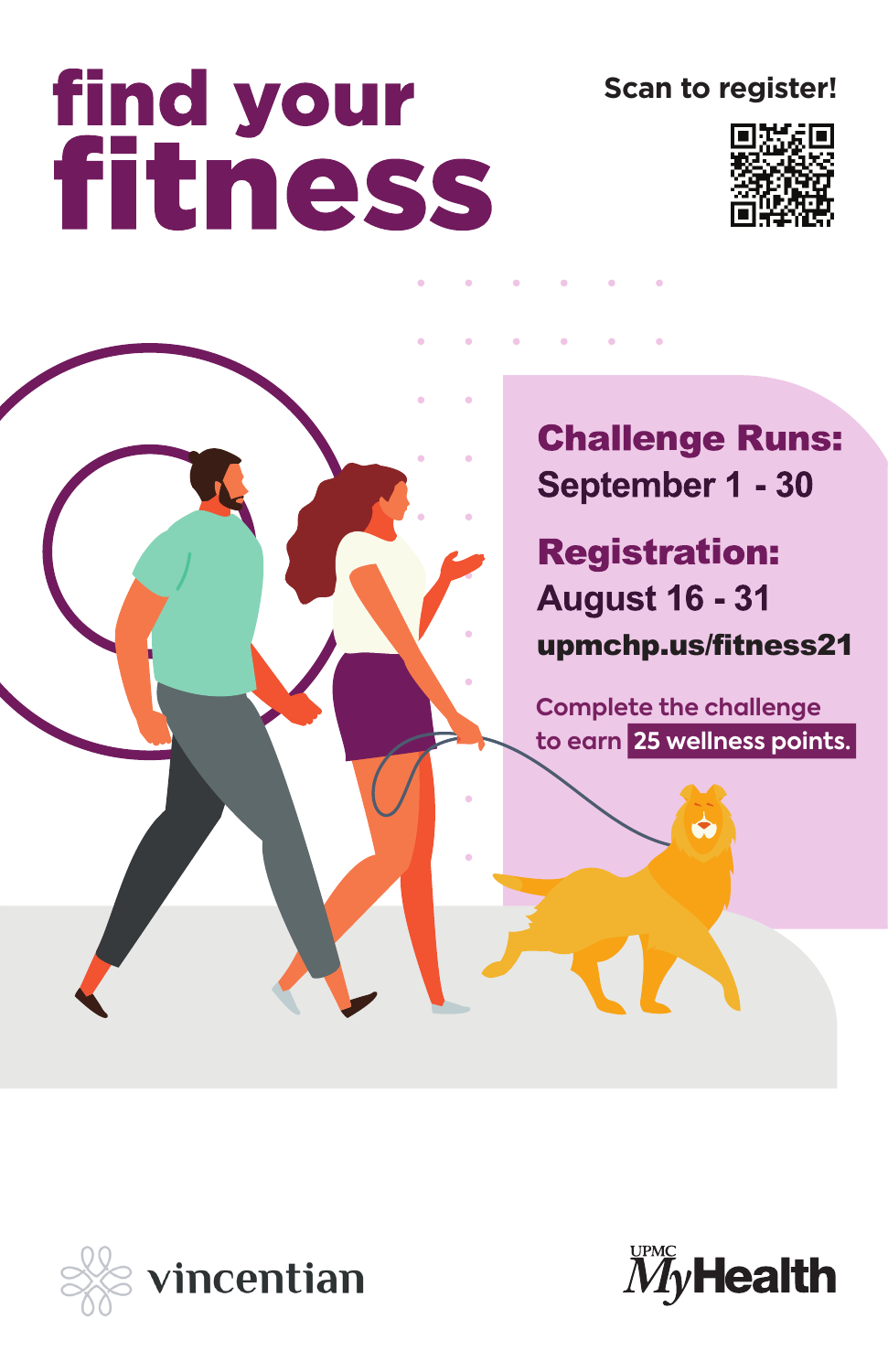## Why register

This four-week campaign will support and challenge you as you become more physically active. Each week, you will learn about physical activity and set goals to improve your health and wellness.

Tracking your activity is key to success throughout the program. Tracking doesn't just help you set goals and monitor progress—it can help you build new habits as well. Record your activity manually, or make it easy by connecting your wearable fitness tracker. Visit *My*Health OnLine to learn more about connecting your fitness device to My Activity Tracker.

You will need to track your activity in My Activity Tracker on *My*Health OnLine for a total of 21 days to complete the program. Program weeks run Monday through Sunday.

## What to expect

- You can improve your health.
- You'll have a supportive environment that can help you become more physically active.
- Our activities and resources will help you learn about physical activity.

# Take the first steps!

 $\ddot{\phantom{a}}$ 

 $\hat{\mathbf{c}}$ 

 $\ddot{\bullet}$ 

 $\hat{\mathbf{e}}$ 

 $\ddot{\bullet}$ 

 $\ddot{\phantom{1}}$ 

If you already have a *My*Health OnLine account, you can register at **upmchp.us/fitness21.**

Members without a *My*Health OnLine account should:

 $\ddot{\phantom{a}}$ 

 $\ddot{\phantom{a}}$ 

 $\ddot{\phantom{0}}$ 

 $\ddot{\bullet}$ 

 $\bullet$ 

- 1. Visit **upmchealthplan.com/members,** then click **Register for** *My***Health OnLine.**
- 2. Follow the instructions to register. Once registered, you will need to log in.
- 3. Once logged in, follow this path: **Menu** > **Better Health and Wellness** > **Wellness Event Registration**

 $\hat{\mathbf{0}}$ 

 $\ddot{\phantom{1}}$ 

 $\sim$ 

 $\bullet$ 

 $\ddot{\phantom{1}}$ 

 $\ddot{\bullet}$ 

 $\ddot{\phantom{0}}$ 

 $\hat{\mathbf{e}}$ 

 $\ddot{\phantom{1}}$ 

 $\ddot{\phantom{1}}$ 

 $\ddot{\phantom{0}}$ 

 $\ddot{\phantom{1}}$ 

 $\ddot{\phantom{1}}$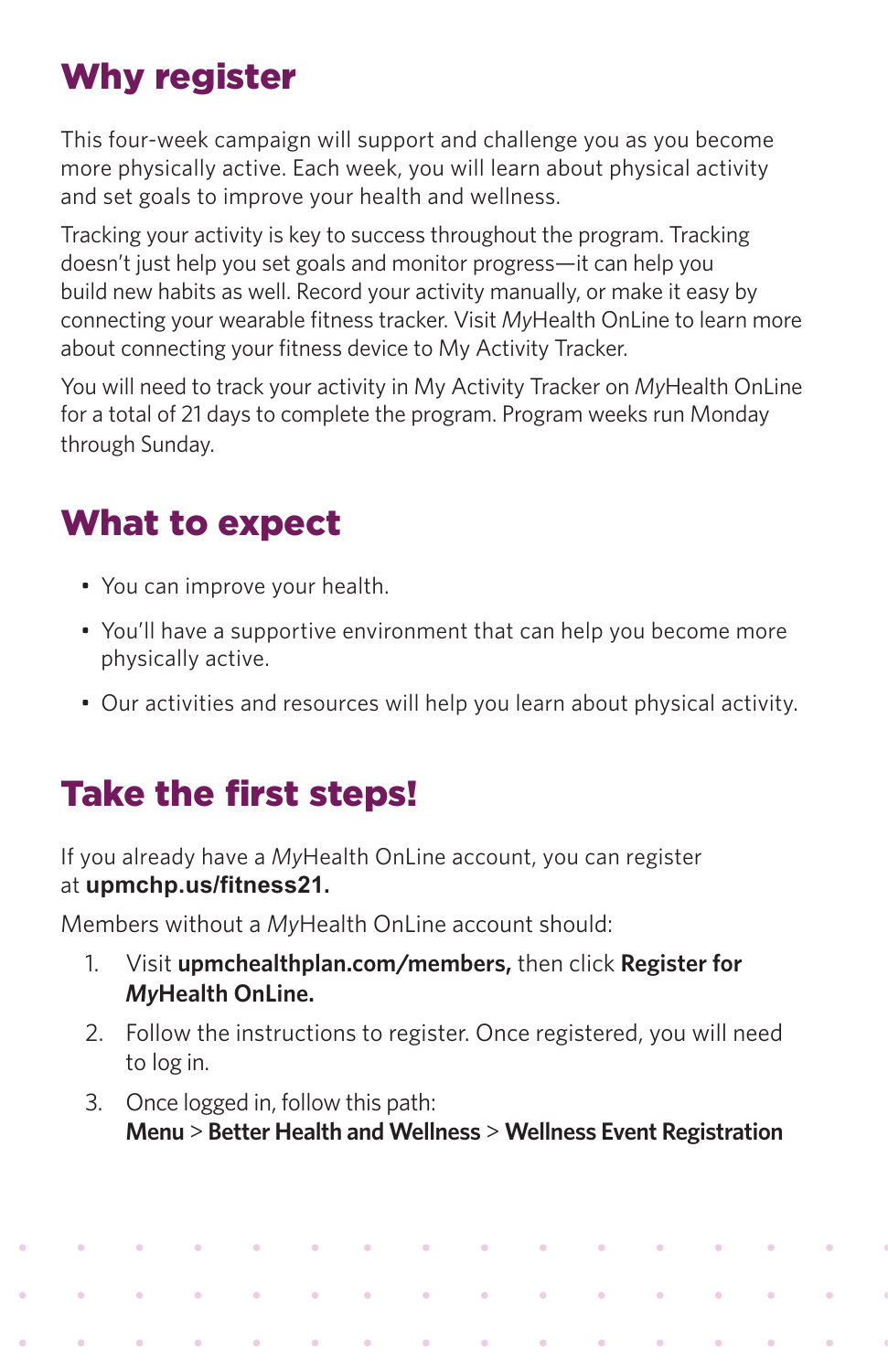

### Resources and support

Throughout the Find your Fitness campaign, you'll learn about the components of physical activity and get suggested activities to keep you moving no matter your experience level!

- **• Weekly emails.** Each week will focus on a different topic related to physical activity, and each email will include links to suggested activities for three experience levels. Just choose the level that's right for you to get started toward your goal!
- **• Link to resources.** Our webpage has featured activities, tips, and helpful information to help you stay on track.
- **• Support at your fingertips.** Opt in to texting to receive support, motivation, and reminders.\*
- **• Access to health coaching.** If you need even more support, connect with one of our health coaches. Call **1-866-778-6073 (TTY: 711).**